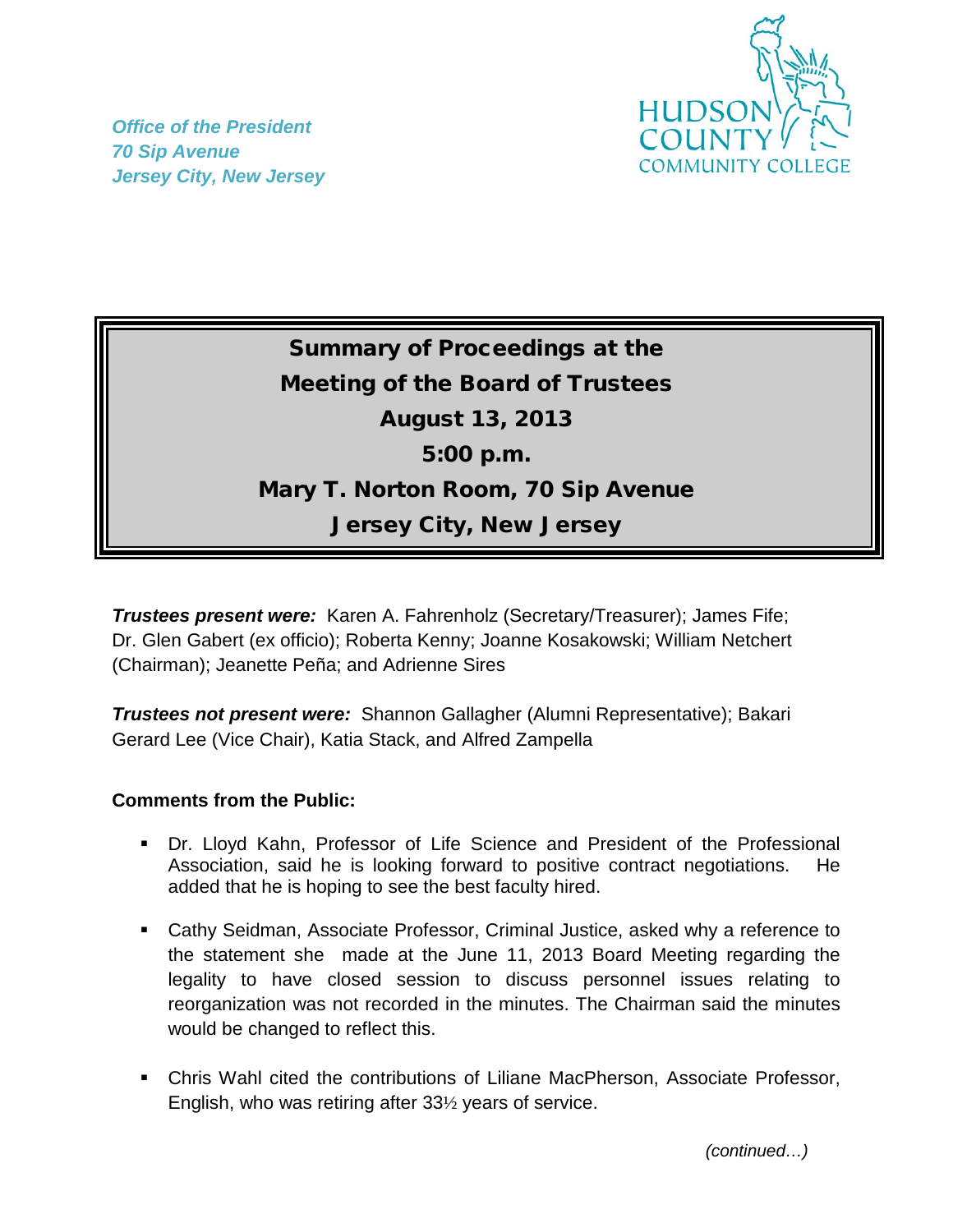The trustees **approved the minutes** of the Regular Meeting of June 11, 2013.

The following actions were taken concerning **fiscal, administrative, lease and capital recommendations** brought forward by the Administration and endorsed by the Finance Committee:

- The award of annual computer electronic & software parts for FY 14 was awarded to GHA Technologies, Inc. of Phoenix, Arizona at a cost not to exceed \$300,000.00.
- The award of media services for cable television advertisements for FY 14 was awarded to Comcast Cable of Philadelphia, Pennsylvania at a cost not to exceed \$20,058.75.
- The award of a food vendor for the Culinary Arts Institute for FY 14 was awarded to Green Tree Packing Company of Passaic, New Jersey, at a cost not to exceed \$64,000.00; and
- The purchase of elevator maintenance service agreement for (Three years) was awarded to ThyssenKrupp Elevator Americas of Cranford, New Jersey, at a cost not to exceed \$1,980.00 per month.
- **The award of annual computer electronic & software parts for FY 14 was** awarded to GovConnection Inc. of Merrickmack, New Hampshire at a cost not to exceed \$200,000.00.
- The purchase of plumbing services for (Three years) was awarded to F&G Mechanical of Secaucus, New Jersey at a cost of \$ 83.50 per hour.
- The award of a food, cleaning supplies & small implements vendor for Culinary Arts for FY 14 was awarded to Sysco Food Service of Jersey City, New Jersey at a cost not to exceed \$60,000.00.
- The award of an annual computer electronic & software parts for FY 14 was awarded to CDW Government LLC of Veron Hills, Illinois at a cost not to exceed \$180,000.
- The award of a linen supply vendor for Culinary Arts for FY 14 was awarded to Allen Linen Supply of Patterson, New Jersey at a cost not to exceed \$20,000.00.

(continued…)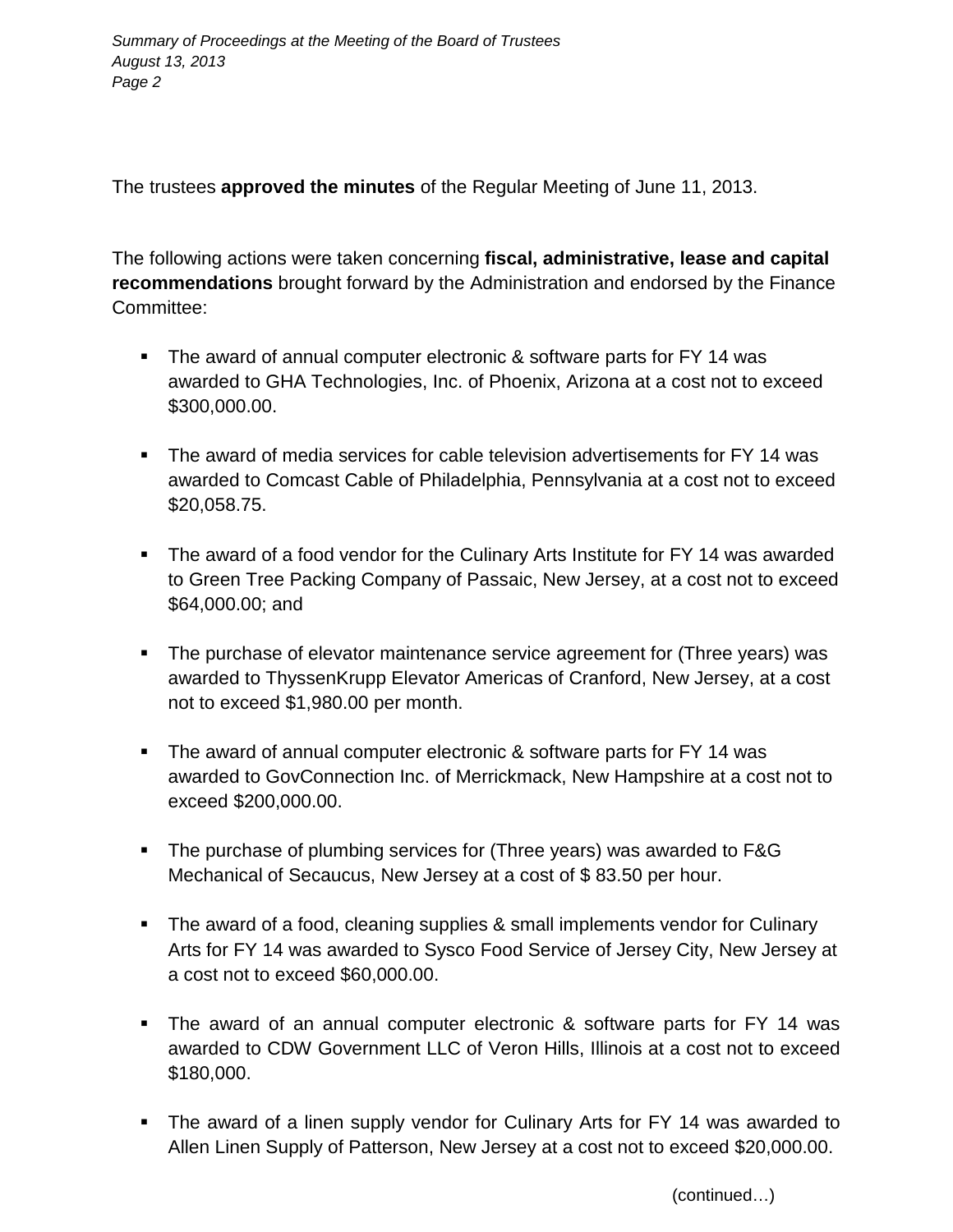.

- The award of a dairy food vendor for Culinary Arts for FY 2014 was awarded to Dairyland USA Corporation of the Bronx, New York at a cost not to exceed \$60,000.00.
- The purchase of paint, painting supplies & construction supplies for FY 14 & FY 15 was awarded to Tsigonia Paint Sales of Jersey City, New Jersey at a total cost not to exceed \$47,373.70 (per year).
- The award of a specialty foods vendor for Culinary Arts was awarded to Baldor Specialty Foods, Inc. of the Bronx, New York at a total cost not to exceed \$60,000.00.
- The resolution authorizing the award of a seafood vendor for Culinary Arts for FY 14 was awarded to Blue Ribbon Fish Co. Inc. of Bronx, New York at a cost not to exceed \$60,000.00.
- The award of a State approved vendor maintenance agreement for copier machines for FY 14 was awarded to Stewart Business Systems of Burlington Township, New Jersey at a cost not to exceed \$45,000.00.
- The award of lab equipment & lab supplies vendor for FY 14 was awarded to Sargent Welch of Arlington, Illinois at a cost not to exceed \$148,427.24.
- The report of the Facilities Ad Hoc Committee for its meeting of June 6, 2013 was accepted for inclusion in the record.
- The renaming of the "ad hoc committee for the Journal Square Construction" to "Facilities Committee" was approved.

The following actions were taken regarding **personnel recommendations** brought forward by the Administration and endorsed by the Personnel Committee:

- **The retirement of an Associate Professor was approved.**
- The resignations of a Coordinator of Evening Weekend & Offsite Programs and an Administrative Assistant were approved.
- **The termination of a Reference Librarian/Educational Media Specialist was** approved.